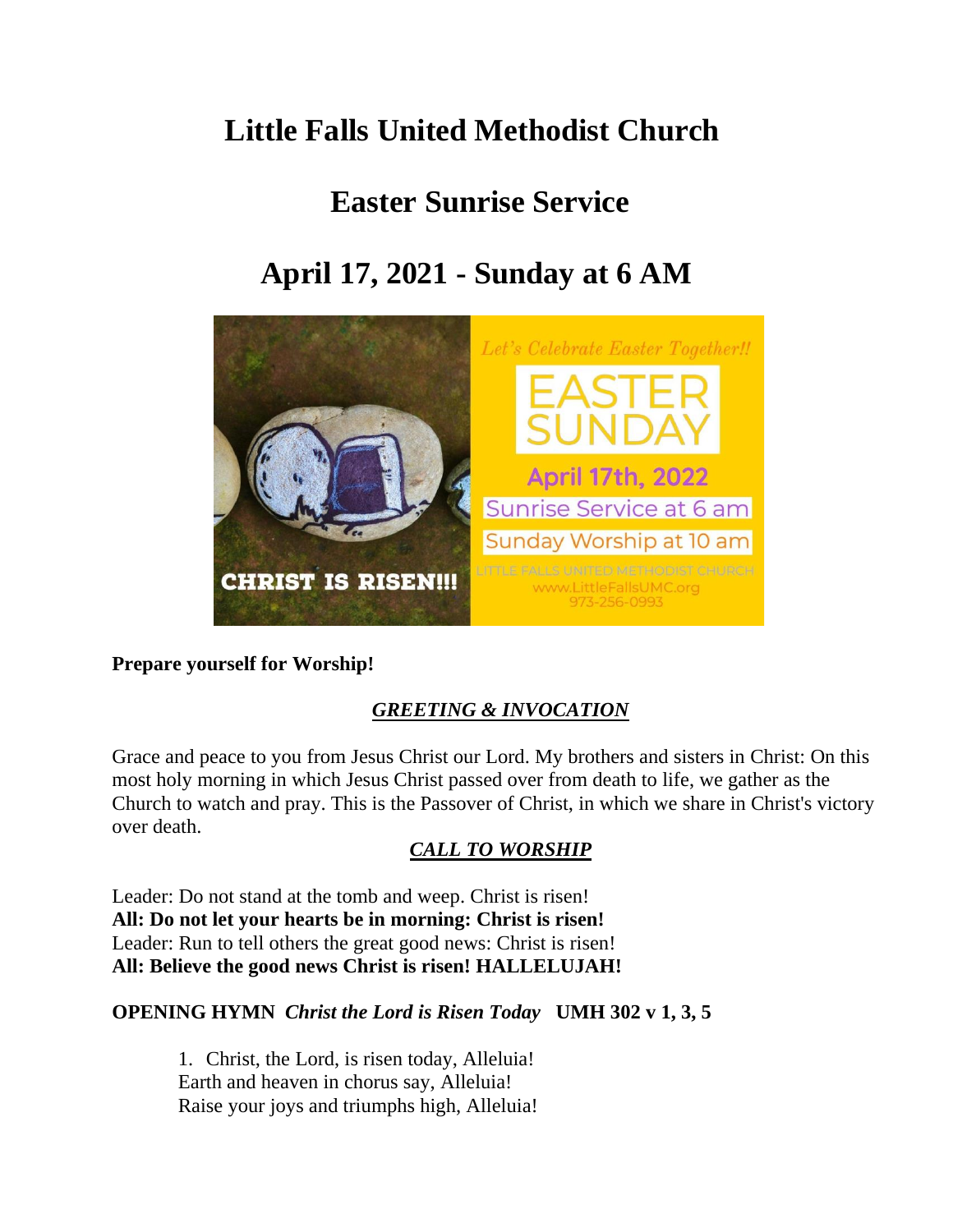Sing, ye heavens, and earth, reply, Alleluia!

3. Lives again our glorious King, Alleluia! Where, O death, is now thy sting? Alleluia! Once He died our souls to save, Alleluia! Where's thy vict'ry, boasting grave? Alleluia!

5. Hail, the Lord of earth and heaven, Alleluia! Praise to Thee by both be given, Alleluia! Thee we greet triumphant now, Alleluia! Hail, the resurrection, thou, Alleluia!

### **PRAYER**

**All: Loving God of light, we hid in the darkness and you brought the light of Salvation to our eyes and our spirits. We praise you for the resurrection of our Savior Jesus Christ. We have received the greatest good news of healing, hope, and restoration. Praise be to you, eternal God, for this gift of love. AMEN.**

## **SCRIPTURE READING Luke 24:1-12 (NRSV)**

### **The Resurrection of Jesus**

**24** But on the first day of the week, at early dawn, they came to the tomb, taking the spices that they had prepared. **<sup>2</sup>** They found the stone rolled away from the tomb, **<sup>3</sup>** but when they went in, they did not find the body. <sup>4</sup> While they were perplexed about this, suddenly two men in dazzling clothes stood beside them. **<sup>5</sup>**The women were terrified and bowed their faces to the ground, but the men said to them, "Why do you look for the living among the dead? He is not here, but has risen. **<sup>6</sup>** Remember how he told you, while he was still in Galilee, **<sup>7</sup>** that the Son of Man must be handed over to sinners, and be crucified, and on the third day rise again." **<sup>8</sup>** Then they remembered his words, **<sup>9</sup>** and returning from the tomb, they told all this to the eleven and to all the rest. **<sup>10</sup>** Now it was Mary Magdalene, Joanna, Mary the mother of James, and the other women with them who told this to the apostles. <sup>11</sup> But these words seemed to them an idle tale, and they did not believe them. **<sup>12</sup>** But Peter got up and ran to the tomb; stooping and looking in, he saw the linen cloths by themselves; then he went home, amazed at what had happened.

## **MESSAGE** *Jesus Gives Us Resurrection* **Rev. Jin Kook Kim**

Good morning, everyone! You are here in the early morning. I am not sure that you are a morning person, and this is the time for you to begin your day usually. Or you want to make today, Easter Sunday, special to welcome the risen Jesus at dawn as the women came to the tomb early in the morning and saw the risen Jesus. I welcome you again.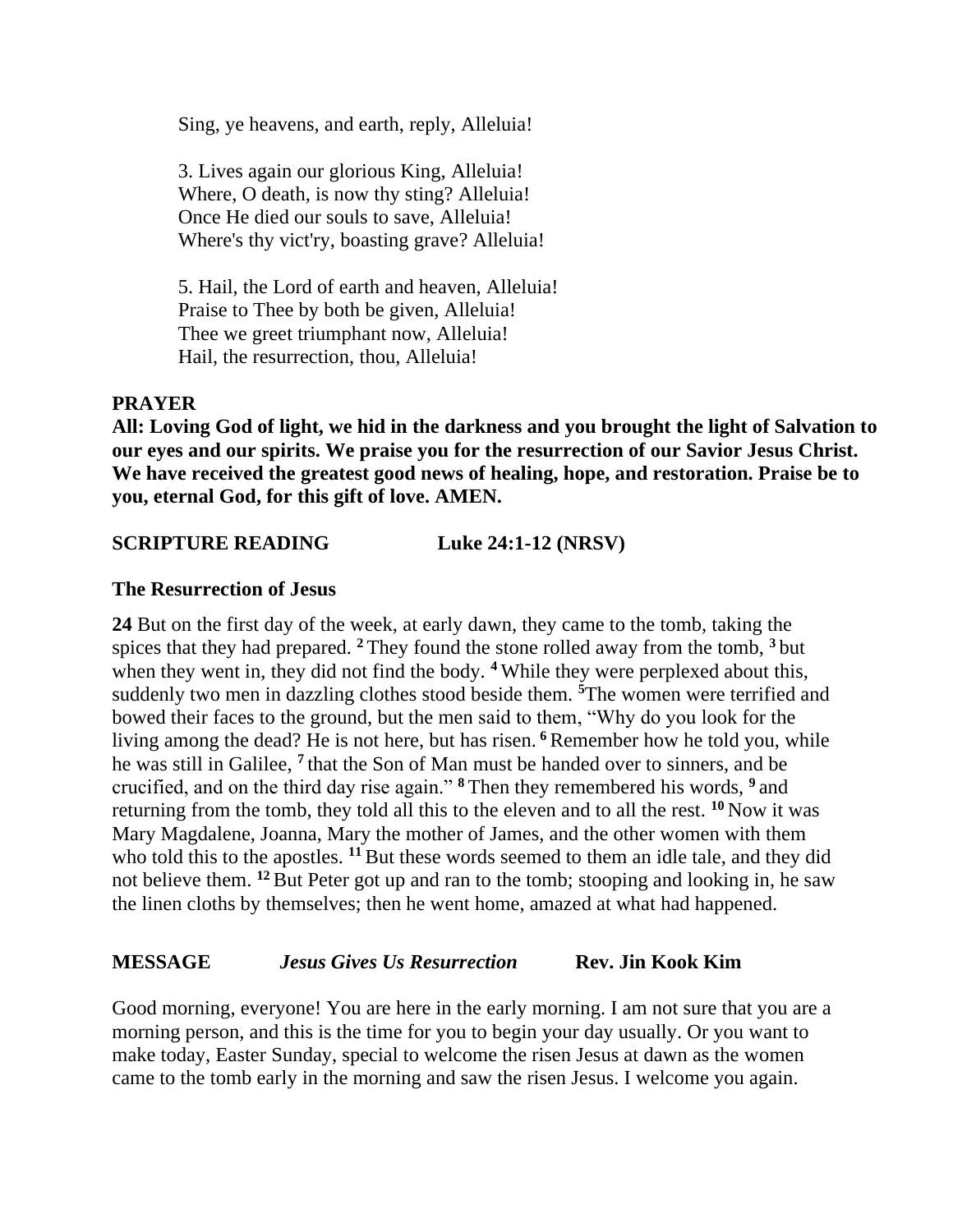Have you waited for Easter Sunday? Were you excited about the coming Easter Sunday? Why have you waited for Easter Sunday? What makes you excited for Easter Sunday and let you be here in this early morning? The answer would be the risen Jesus. Easter Sunday is the day we celebrate Jesus' resurrection. Our Lord, Jesus Christ, who died on the cross for us, rose from death and completed the victory. It is a great joy for us because we love Jesus, and he rose again. It is a joy for us because we know that Jesus gave up his life for us and our sins. He didn't deserve death, but he took it for us. He died on the cross for us instead of us. He took our place of death. He died to save us from sin and death. He died for God's forgiveness for us. He died to give us a new life. We believe that we are the reason that he died, so the fact that Jesus rose from death is our great joy. Jesus, who we love, is risen indeed. Jesus has been resurrected from death. Alleluia!

That's not all. Jesus' resurrection is not only for Jesus but for us because Jesus gives us resurrection. Jesus' resurrection is our hope because Jesus showed us through Jesus' resurrection that we will be resurrected from death. People in the world think that death is the end of our lives. However, we don't think like that but believe that we will have another life from resurrection. When Jesus came to a girl who had just died, everyone thought it was done, and there was nothing that Jesus could do because she had died already. However, Jesus resurrected her and let her have a new life. Our God is the almighty God. Our Jesus is powerful more than death. And we are in God, and we are in Jesus. Jesus' resurrection is our resurrection. Jesus's life is our lives. We celebrate Easter Sunday not only for Jesus' resurrection but also for our resurrection that Jesus has promised and our hope in Jesus' resurrection.

#### Little Falls Church Family,

I hope we live out our lives with the hope of resurrection that Jesus showed and Jesus has promised to us. Whatever we face, whenever we feel like it is done and there is nothing that we can help ourselves with, let us remember that Jesus will resurrect us. Our end is not death but resurrection. Even when we fail something in our lives or we are in big trouble, Jesus' promise of resurrection is still for us and with us. Our life stories will not end with death but resurrection. Jesus is risen! Jesus is risen indeed! We will be risen. We will be risen indeed because Jesus gives us resurrection. Let us rejoice for Jesus' resurrection! Let us praise God and give thanks to God for our resurrection that we will have as Jesus has promised us! Amen!

### **CLOSING HYMN** *He Lives* **UMH 310**

1. I serve a risen Savior He's in the world today I know that He is living Whatever men may say I see His hand of mercy I hear His voice of cheer